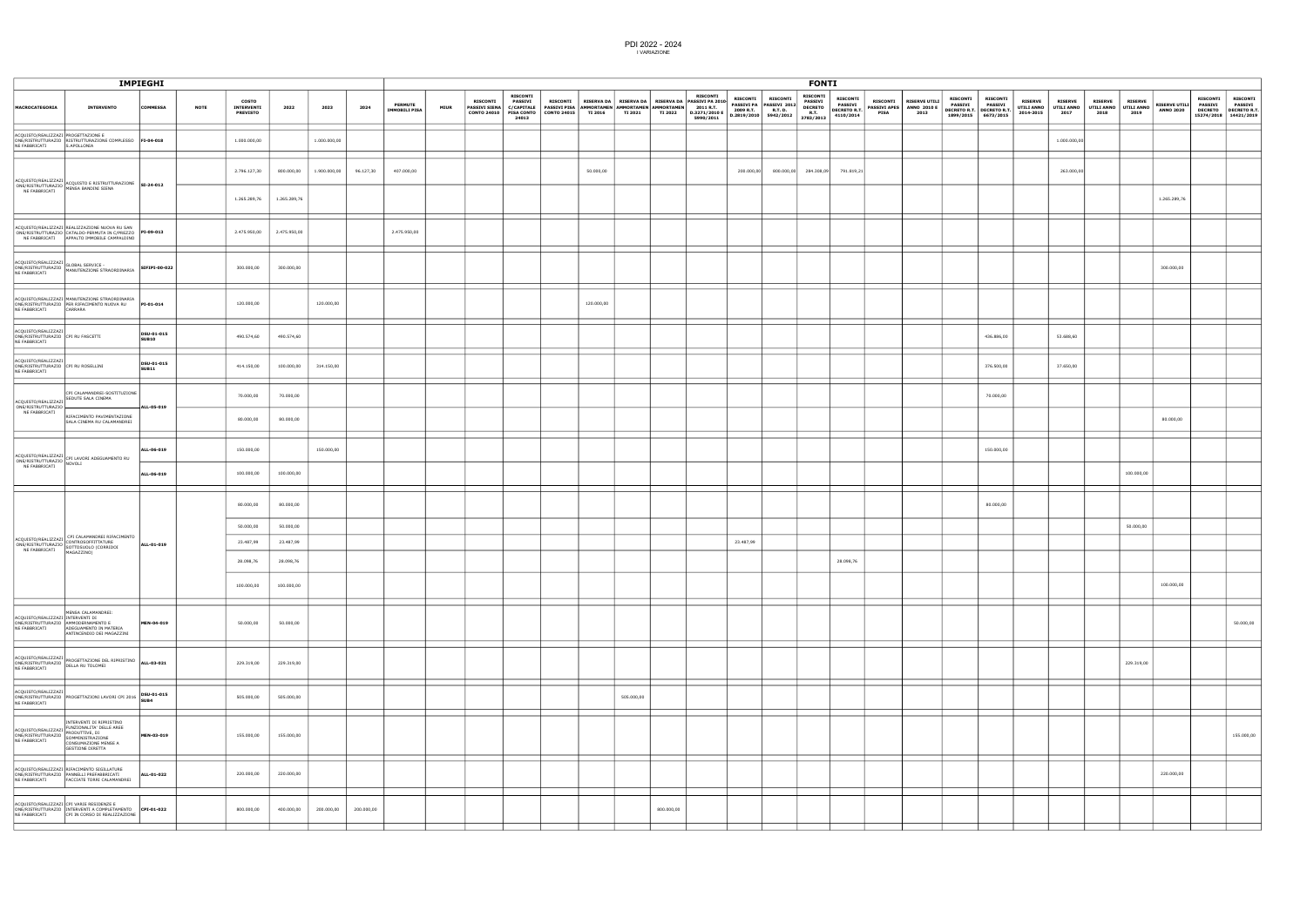|                                                            |                                                                                                                                                                                                                   | <b>IMPIEGHI</b> |                                    |                                               |              |              |            |                                        |              |                                                               |                                                                                      |                                           |                                                                                                                                                  |                |                         |                                                                                                       |                                    |                                                            | <b>FONTI</b>                                                                    |                                                                |                                                                            |                                                              |                                         |                                                                      |                                             |                                                     |                                                    |                                                     |                                          |                                                                                             |                                                   |
|------------------------------------------------------------|-------------------------------------------------------------------------------------------------------------------------------------------------------------------------------------------------------------------|-----------------|------------------------------------|-----------------------------------------------|--------------|--------------|------------|----------------------------------------|--------------|---------------------------------------------------------------|--------------------------------------------------------------------------------------|-------------------------------------------|--------------------------------------------------------------------------------------------------------------------------------------------------|----------------|-------------------------|-------------------------------------------------------------------------------------------------------|------------------------------------|------------------------------------------------------------|---------------------------------------------------------------------------------|----------------------------------------------------------------|----------------------------------------------------------------------------|--------------------------------------------------------------|-----------------------------------------|----------------------------------------------------------------------|---------------------------------------------|-----------------------------------------------------|----------------------------------------------------|-----------------------------------------------------|------------------------------------------|---------------------------------------------------------------------------------------------|---------------------------------------------------|
| MACROCATEGORIA                                             | <b>INTERVENTO</b>                                                                                                                                                                                                 | <b>COMMESSA</b> | <b>NOTE</b>                        | COSTO<br><b>INTERVENTI</b><br><b>PREVISTO</b> | 2022         | 2023         | 2024       | <b>PERMUTE</b><br><b>IMMOBILI PISA</b> | MIUR         | <b>RISCONTI</b><br><b>PASSIVI SIENA</b><br><b>CONTO 24010</b> | <b>RISCONTI</b><br><b>PASSIVI</b><br><b>C/CAPITALE</b><br><b>PISA CONTO</b><br>24013 | RISCONTI  <br><b>CONTO 24015</b>          | RISERVA DA   RISERVA DA   RISERVA DA   PASSIVI PA   PASSIVI PA   PASSIVI 2012<br>PASSIVI PISA AMMORTAMEN AMMORTAMEN AMMORTAMEN<br><b>TI 2016</b> | <b>TI 2021</b> | <b>TI 2022</b>          | <b>RISCONTI</b><br>2011 R.T.<br>D.3271/2010 E<br>5990/2011                                            | 2009 R.T.<br>D.2819/2010 5942/2012 | <b>R.T. D.</b>                                             | <b>RISCONTI</b><br><b>PASSIVI</b><br><b>DECRETO</b><br><b>R.T.</b><br>3783/2013 | <b>RISCONTI</b><br>PASSIVI<br><b>DECRETO R.T.</b><br>4110/2014 | <b>PISA</b>                                                                | RISCONTI RISERVE UTILI<br>PASSIVI APES   ANNO 2010 E<br>2013 | <b>RISCONTI</b><br>PASSIVI<br>1899/2015 | <b>RISCONTI</b><br>PASSIVI<br>DECRETO R.T. DECRETO R.T.<br>6673/2015 | <b>RISERVE</b><br>2014-2015                 | <b>RISERVE</b><br>UTILI ANNO   UTILI ANNO  <br>2017 | <b>RISERVE</b><br>UTILI ANNO VITILI ANNO  <br>2018 | <b>RISERVE</b><br>2019                              | <b>RISERVE UTILI</b><br><b>ANNO 2020</b> | <b>RISCONTI</b><br><b>PASSIVI</b><br><b>DECRETO</b><br>15274/2018 14421/2019                | <b>RISCONTI</b><br>PASSIVI<br><b>DECRETO R.T.</b> |
| NE FABBRICATI                                              | TERVENTI PER L'ELIMINAZIONE<br>DELLE NON CONFORMITA'<br>ACQUISTO/REALIZZAZI UELLE NON CON CONTRALI E<br>IGIENICO SANITARIE. MESSA A<br>NORMA DEGLI IMPIANTI NEI VARI<br>IMMOBILI DELL'AZIENDA                     | IMP-01-022      |                                    | 430.000,00                                    | 150.000,00   | 150.000,00   | 130.000,00 |                                        |              |                                                               |                                                                                      |                                           |                                                                                                                                                  |                | 430.000,00              |                                                                                                       |                                    |                                                            |                                                                                 |                                                                |                                                                            |                                                              |                                         |                                                                      |                                             |                                                     |                                                    |                                                     |                                          |                                                                                             |                                                   |
|                                                            | TOTALE ACQUISTO/REALIZZAZIONE/RISTRUTTURAZIONE FABBRICATI                                                                                                                                                         |                 |                                    | 11.932.997,41                                 | 7.672.720,11 | 3.834.150,00 | 426.127,30 | 2.882.950,00                           | 0,00         | 0,00                                                          | 0,00                                                                                 | 0,00                                      | 170.000,00                                                                                                                                       |                | 505.000,00 1.230.000,00 | 0,00                                                                                                  |                                    | 223.487,99 800.000,00 284.308,09 819.917,97                |                                                                                 |                                                                | 0,00                                                                       | 0,00                                                         | 0,00                                    | 1.113.386,00                                                         | 0,00                                        | 1.354.338,60                                        | 0,00                                               | 379.319,00                                          | 1.965.289,76                             | 0,00                                                                                        | 205.000,00 6.921.559,42                           |
| E ARREDI                                                   | ATTREZZATURE,MOBILI SOSTITUZIONE ARREDI VETUSTI<br>VARIE R.U.                                                                                                                                                     | ALL-01-020      |                                    | 347.927,77                                    | 347.927,77   |              |            |                                        |              |                                                               |                                                                                      |                                           |                                                                                                                                                  |                |                         |                                                                                                       |                                    |                                                            |                                                                                 |                                                                |                                                                            |                                                              |                                         |                                                                      |                                             |                                                     | 347.927,77                                         |                                                     |                                          |                                                                                             |                                                   |
| TOTALE ATTREZZATURE, MOBILI E ARREDI                       |                                                                                                                                                                                                                   |                 |                                    | 347.927,77                                    | 347.927,77   | 0,00         |            | 0,00                                   | 0,00         | 0,00                                                          | 0,00                                                                                 | 0,00                                      | 0,00                                                                                                                                             | 0,00           |                         | 0,00                                                                                                  | 0,00                               | 0,00                                                       | 0,00                                                                            | 0,00                                                           | 0,00                                                                       | 0,00                                                         | 0,00                                    | 0,00                                                                 | 0,00                                        | 0,00                                                | 347.927,77                                         | 0,00                                                | 0,00                                     | 0,00                                                                                        | 0,00                                              |
| IMPIANTI, MACCHINARI<br>E MANUTENZIONE<br>STRAORDINARIA    | RU FASCETTI SISTEMA DI<br>VIDEOPROIEZIONE SALA CINEMA                                                                                                                                                             | ALL-02-019      |                                    | 35.031,36                                     | 35.031,36    |              |            |                                        |              |                                                               |                                                                                      |                                           |                                                                                                                                                  |                |                         |                                                                                                       |                                    |                                                            |                                                                                 |                                                                |                                                                            |                                                              |                                         |                                                                      |                                             |                                                     |                                                    |                                                     |                                          |                                                                                             | 35.031,36                                         |
| E MANUTENZIONE<br>STRAORDINARIA                            | IMPIANTI, MACCHINARI NUOVE ATTREZZATURE PER<br>RIDUZIONE PLASTICA                                                                                                                                                 | MEN-01-020      |                                    | 200.000,00                                    | 200.000,00   |              |            |                                        |              |                                                               |                                                                                      |                                           |                                                                                                                                                  |                |                         |                                                                                                       |                                    |                                                            |                                                                                 |                                                                |                                                                            |                                                              |                                         |                                                                      |                                             |                                                     | 155.000,00                                         |                                                     |                                          |                                                                                             | 45.000,00                                         |
| E MANUTENZIONE                                             | IMPIANTI, MACCHINARI IMPLEMENTAZIONE/SOSTITUZIONE<br>IMPIANTI CONNETTIVITA' VARIE                                                                                                                                 | ALL-02-021      |                                    | 33.245,64                                     | 33.245,64    |              |            |                                        |              |                                                               |                                                                                      |                                           |                                                                                                                                                  |                |                         |                                                                                                       |                                    | 33.245,64                                                  |                                                                                 |                                                                |                                                                            |                                                              |                                         |                                                                      |                                             |                                                     |                                                    |                                                     |                                          |                                                                                             |                                                   |
| STRAORDINARIA                                              | RESIDENZE                                                                                                                                                                                                         | ALL-02-021      |                                    | 80.000,00                                     | 80.000,00    |              |            |                                        |              |                                                               |                                                                                      |                                           |                                                                                                                                                  |                |                         |                                                                                                       |                                    |                                                            |                                                                                 |                                                                |                                                                            |                                                              |                                         |                                                                      |                                             |                                                     |                                                    | 80.000,00                                           |                                          |                                                                                             |                                                   |
|                                                            |                                                                                                                                                                                                                   | AC-02-021       |                                    | 99.051,00                                     | 99.051,00    |              |            |                                        |              |                                                               |                                                                                      |                                           |                                                                                                                                                  |                |                         |                                                                                                       |                                    |                                                            |                                                                                 |                                                                |                                                                            |                                                              |                                         |                                                                      |                                             | 99.051,00                                           |                                                    |                                                     |                                          |                                                                                             |                                                   |
| IMPIANTI, MACCHINARI<br>E MANUTENZIONE<br>STRAORDINARIA    | CPI ADEGUAMENTO CABINA<br>ELETTRICA SEDE VIALE GRAMSCI                                                                                                                                                            | AC-02-021       |                                    | 25.000,00                                     | 25.000,00    |              |            |                                        |              |                                                               |                                                                                      |                                           |                                                                                                                                                  |                |                         |                                                                                                       |                                    |                                                            |                                                                                 |                                                                |                                                                            |                                                              |                                         |                                                                      |                                             |                                                     |                                                    | 25.000,00                                           |                                          |                                                                                             |                                                   |
| E MANUTENZIONE<br>STRAORDINARIA                            | IMPIANTI, MACCHINARI INTERVENTI E IMPIANTI PER LA<br>CONNETTIVITA' INTERNET DELLE   DSU-02-022<br>RESIDENZE UNIVERSITARIE                                                                                         |                 |                                    | 190.000,00                                    | 190.000,00   |              |            |                                        |              |                                                               |                                                                                      |                                           |                                                                                                                                                  |                |                         |                                                                                                       |                                    |                                                            |                                                                                 |                                                                |                                                                            |                                                              |                                         |                                                                      |                                             |                                                     |                                                    |                                                     | 190.000,00                               |                                                                                             |                                                   |
| E MANUTENZIONE<br>STRAORDINARIA                            | MPIANTI, MACCHINARI INTERVENTI E IMPIANTI PER LA<br>REALIZZAZIONE DEL SISTEMA<br>DISASTER RECOVERY                                                                                                                | DSU-03-022      |                                    | 50,000.00                                     | 50.000,00    |              |            |                                        |              |                                                               |                                                                                      |                                           |                                                                                                                                                  |                |                         |                                                                                                       |                                    |                                                            |                                                                                 |                                                                |                                                                            |                                                              |                                         |                                                                      |                                             |                                                     |                                                    |                                                     | 50.000,00                                |                                                                                             |                                                   |
| E MANUTENZIONE<br>STRAORDINARIA                            | IMPIANTI, MACCHINARI MENSE MARTIRI E CALAMANDREI:<br>REVISIONE/SOSTITUZIONE<br>ASCENSORI E MONTACARICHI                                                                                                           | MEN-02-022      |                                    | 160.000,00                                    | 160.000,00   |              |            |                                        |              |                                                               |                                                                                      |                                           |                                                                                                                                                  |                |                         |                                                                                                       |                                    |                                                            |                                                                                 |                                                                |                                                                            |                                                              |                                         |                                                                      |                                             |                                                     |                                                    |                                                     | 160.000,00                               |                                                                                             |                                                   |
| E MANUTENZIONE<br>STRAORDINARIA                            | FORNITURA E INSTALLAZIONE DI<br>ISPOSITIVI PER<br>IMPIANTI, MACCHINARI L'AUTORIZZAZIONE ALL'ACCESSO<br>E VIDEOSORVEGLIANZA NELLE<br>SEDI AZIENDALI (SEDI<br>AMMINISTRATIVE E PUNTI<br>RISTORO A GESTIONE DIRETTA) | DSU-04-022      |                                    | 130.000,00                                    | 130.000,00   |              |            |                                        |              |                                                               |                                                                                      |                                           |                                                                                                                                                  |                |                         |                                                                                                       |                                    |                                                            |                                                                                 |                                                                |                                                                            |                                                              |                                         |                                                                      |                                             |                                                     |                                                    |                                                     | 130.000,00                               |                                                                                             |                                                   |
| STRAORDINARIA                                              | IMPIANTI, MACCHINARI   IMPIANTI E ATTREZZATURE PER IL   MEN-01-022<br>SERVIZIO RISTORAZIONE                                                                                                                       |                 |                                    | 140.000,00                                    | 140.000,00   |              |            |                                        |              |                                                               |                                                                                      |                                           |                                                                                                                                                  |                |                         |                                                                                                       |                                    |                                                            |                                                                                 |                                                                |                                                                            |                                                              |                                         |                                                                      |                                             |                                                     |                                                    |                                                     | 140.000,00                               |                                                                                             |                                                   |
| E MANUTENZIONE<br>STRAORDINARIA                            | IMPIANTI, MACCHINARI<br>ESIGENZE HARDWARE E<br>SOFTWARE                                                                                                                                                           | ICT-01-022      | <b>NUOVO</b><br><b>INSERIMENTO</b> | 62.850,31                                     | 62.850,31    |              |            |                                        |              |                                                               |                                                                                      | 15.969,00                                 |                                                                                                                                                  |                |                         | 16.513,70                                                                                             | DECRETO 3271                       |                                                            |                                                                                 |                                                                |                                                                            |                                                              |                                         |                                                                      |                                             | 30.367,61                                           |                                                    |                                                     |                                          |                                                                                             |                                                   |
| <b>STRAORDINARIA</b>                                       | TOTALE IMPIANTI, MACCHINARI E MANUTENZIONE                                                                                                                                                                        |                 |                                    | 1.205.178,31                                  | 1.205.178,31 | 0,00         | 0,00       | 0,00                                   | 0,00         | 0,00                                                          | 0,00                                                                                 | 15.969,00                                 | 0,00                                                                                                                                             | 0,00           | 0,00                    | 16.513,70                                                                                             | 0,00                               | 33.245,64                                                  | 0,00                                                                            | 0,00                                                           | 0,00                                                                       | 0,00                                                         | 0,00                                    | 0,00                                                                 | 0,00                                        | 129.418,61                                          |                                                    | 155.000,00 105.000,00                               | 670.000,00                               | 0,00                                                                                        | 80.031,36                                         |
| <b>TOTALE PDI 2022-2024</b>                                |                                                                                                                                                                                                                   |                 |                                    | 13.486.103,49                                 | 9.225.826,19 | 3.834.150,00 | 426.127,30 | 2.882.950,00                           | 0,00         | 0,00                                                          | 0,00                                                                                 | 15.969,00                                 | 170.000,00                                                                                                                                       |                | 505.000,00 1.230.000,00 | 16.513,70                                                                                             |                                    | 223.487,99 833.245,64 284.308,09 819.917,97                |                                                                                 |                                                                | 0,00                                                                       | 0,00                                                         | 0,00                                    | 1.113.386,00                                                         | 0,00                                        | 1.483.757,21                                        |                                                    | 502.927,77 484.319,00                               | 2.635.289,76                             | 0,00                                                                                        | 285.031,36                                        |
|                                                            |                                                                                                                                                                                                                   |                 |                                    |                                               |              |              |            |                                        |              |                                                               |                                                                                      |                                           | INTERVENTI IN CORSO DI ATTUAZIONE PRECEDENTI PDI                                                                                                 |                |                         |                                                                                                       |                                    |                                                            |                                                                                 |                                                                |                                                                            |                                                              |                                         |                                                                      |                                             |                                                     |                                                    |                                                     |                                          |                                                                                             |                                                   |
| <b>MACROCATEGORIA</b>                                      | <b>INTERVENTO</b>                                                                                                                                                                                                 | COMMESSA        | <b>NOTE</b>                        | COSTO<br><b>INTERVENTI</b><br><b>PREVISTO</b> | 2022         | 2023         | 2024       | <b>PERMUTE</b><br><b>IMMOBILI PISA</b> | <b>MIUR</b>  | <b>RISCONTI</b><br><b>PASSIVI SIENA</b><br>CONTO 24010        | <b>RISCONTI</b><br><b>PASSIVI</b><br><b>C/CAPITALE</b><br>24013                      | <b>RISCONTI</b><br>PISA CONTO CONTO 24015 | RISERVA DA   RISERVA DA<br>PASSIVI PISA AMMORTAMEN AMMORTAMEN<br><b>TI 2016</b>                                                                  | <b>TI 2019</b> |                         | <b>RISCONTI</b><br>PASSIVI PA 2010 PASSIVI PA PASSIVI 2012<br>2011 R.T.<br>D.3271/2010 E<br>5990/2011 | <b>RISCONTI</b><br>2009 R.T.       | <b>RISCONTI</b><br><b>R.T. D.</b><br>D.2819/2010 5942/2012 | <b>RISCONTI</b><br><b>PASSIVI</b><br><b>R.T.</b><br>3783/2013                   | <b>RISCONTI</b><br><b>PASSIVI</b><br>4110/2014                 | RISCONTI  <br>DECRETO DECRETO R.T. PASSIVI APES ANNO 2010 -<br><b>PISA</b> | <b>RISERVE UTILI</b><br>2012 - 2013                          | <b>RISCONTI</b><br>PASSIVI<br>1899/2015 | <b>RISCONTI</b><br>PASSIVI<br>DECRETO R.T. DECRETO R.T.<br>6673/2015 | <b>RISERVE</b><br>UTILI ANNO<br>2014 - 2015 | <b>RISERVE</b><br>UTILI ANNO<br>2017                | <b>RISERVE</b><br>2018                             | <b>RISERVE</b><br>UTILI ANNO   UTILI ANNO  <br>2019 | <b>RISERVE UTILI</b><br><b>ANNO 2020</b> | <b>RISCONTI</b><br><b>PASSIVI</b><br>DECRETO R.T. DECRETO R.T.<br>13032/2018e<br>15274/2018 | <b>RISCONTI</b><br>PASSIVI<br>14421/2019          |
|                                                            | REALIZZAZIONE NUOVA RU SAN                                                                                                                                                                                        |                 |                                    | 1.245.748,06                                  | 1.245.748,06 |              |            |                                        | 1.245.748,06 |                                                               |                                                                                      |                                           |                                                                                                                                                  |                |                         |                                                                                                       |                                    |                                                            |                                                                                 |                                                                |                                                                            |                                                              |                                         |                                                                      |                                             |                                                     |                                                    |                                                     |                                          |                                                                                             |                                                   |
| ACQUISTO/REALIZZAZI<br>ONE/RISTRUTTURAZIO<br>NE FABBRICATI | CATALDO                                                                                                                                                                                                           | PI-09-013       | <b>RESIDUO</b>                     | 233.887,95                                    | 233.887,95   |              |            |                                        |              |                                                               |                                                                                      |                                           |                                                                                                                                                  |                |                         |                                                                                                       |                                    |                                                            |                                                                                 |                                                                | 233.887,95                                                                 |                                                              |                                         |                                                                      |                                             |                                                     |                                                    |                                                     |                                          |                                                                                             |                                                   |

| <b>RISCONTI</b><br><b>RISCONTI</b><br><b>RISCONTI</b><br><b>RISCONTI</b><br><b>RISCONTI</b><br><b>RISCONTI</b><br><b>RISCONTI</b><br><b>RISCONTI</b><br><b>RISCONTI</b><br><b>RISCONTI</b><br><b>RISERVE</b><br>COSTO<br><b>RISCONTI</b><br><b>PASSIVI</b><br>RISERVA DA RISERVA DA<br>PASSIVI PA 2010-<br><b>PASSIVI</b><br><b>RISERVE UTILI</b><br>PASSIVI 2012<br><b>PASSIVI PA</b><br><b>PERMUTE</b><br><b>PASSIVI</b><br><b>PASSIVI</b><br><b>PASSIVI</b><br>2024<br><b>AMMORTAMEN AMMORTAMEN</b><br>2022<br>2023<br><b>DECRETO</b><br><b>PASSIVI APES</b><br>UTILI ANNO<br>MACROCATEGORIA INTERVENTO<br><b>COMMESSA</b><br><b>NOTE</b><br>C/CAPITALE<br><b>PASSIVI PISA</b><br>2011 R.T.<br>ANNO 2010 -<br>INTERVENTI<br><b>MIUR</b><br>PASSIVI SIENA<br>2009 R.T.<br><b>IMMOBILI PISA</b><br><b>R.T. D.</b><br>DECRETO R.T<br>6673/2015<br><b>DECRETOR.</b><br><b>DECRETO R.T.</b><br><b>CONTO 24010</b><br><b>PISA CONTO</b><br><b>CONTO 24015</b><br>D.3271/2010 E<br><b>R.T.</b><br><b>PISA</b><br>2012-2013<br><b>PREVISTO</b><br>2014 - 2015<br>TI 2016<br><b>TI 2019</b><br>1899/2015<br>5942/2012<br>4110/2014<br>D.2819/2010<br>5990/2011<br>3783/2013<br>24013<br>1.245.748,06<br>1.245.748,06<br>1.245.748,06<br>REALIZZAZIONE NUOVA RU SAN<br>CATALDO<br>ACQUISTO/REALIZZAZI<br>233.887,95<br>233.887,95<br>233.887,9<br>ONE/RISTRUTTURAZIO<br>PI-09-013<br><b>RESIDUO</b><br>NE FABBRICATI<br>REALIZZAZIONE NUOVA RU SAN<br>400.000,00<br>400.000,00<br>CATALDO FONDO ACCORDI DI CUI<br>AL D.LGS, 163/2006<br>ATTREZZATURE, MOBILI IMPIANTI DI COTTURA SERVIZIO<br>10.124,70<br>10.124,70<br>AC-01-017<br>10.124,70<br><b>RESIDUO</b><br>E ARREDI<br>RISTORAZIONE<br>8.000,00<br>8.000,00<br>8.000,00<br>ALL-02-020<br><b>RESIDUO</b> |  |  |  |  |  |  |  |  |  |  |  |  |  |                                             |
|----------------------------------------------------------------------------------------------------------------------------------------------------------------------------------------------------------------------------------------------------------------------------------------------------------------------------------------------------------------------------------------------------------------------------------------------------------------------------------------------------------------------------------------------------------------------------------------------------------------------------------------------------------------------------------------------------------------------------------------------------------------------------------------------------------------------------------------------------------------------------------------------------------------------------------------------------------------------------------------------------------------------------------------------------------------------------------------------------------------------------------------------------------------------------------------------------------------------------------------------------------------------------------------------------------------------------------------------------------------------------------------------------------------------------------------------------------------------------------------------------------------------------------------------------------------------------------------------------------------------------------------------------------------------------------------------------------------------------------------------------------|--|--|--|--|--|--|--|--|--|--|--|--|--|---------------------------------------------|
|                                                                                                                                                                                                                                                                                                                                                                                                                                                                                                                                                                                                                                                                                                                                                                                                                                                                                                                                                                                                                                                                                                                                                                                                                                                                                                                                                                                                                                                                                                                                                                                                                                                                                                                                                          |  |  |  |  |  |  |  |  |  |  |  |  |  | <b>RISERVE</b><br><b>UTILI ANNO</b><br>2017 |
|                                                                                                                                                                                                                                                                                                                                                                                                                                                                                                                                                                                                                                                                                                                                                                                                                                                                                                                                                                                                                                                                                                                                                                                                                                                                                                                                                                                                                                                                                                                                                                                                                                                                                                                                                          |  |  |  |  |  |  |  |  |  |  |  |  |  |                                             |
| ACQUISTO/REALIZZAZI<br>ONE/RISTRUTTURAZIO<br>NE FABBRICATI MPIANTI RU CAMPUS FIRENZE                                                                                                                                                                                                                                                                                                                                                                                                                                                                                                                                                                                                                                                                                                                                                                                                                                                                                                                                                                                                                                                                                                                                                                                                                                                                                                                                                                                                                                                                                                                                                                                                                                                                     |  |  |  |  |  |  |  |  |  |  |  |  |  |                                             |
|                                                                                                                                                                                                                                                                                                                                                                                                                                                                                                                                                                                                                                                                                                                                                                                                                                                                                                                                                                                                                                                                                                                                                                                                                                                                                                                                                                                                                                                                                                                                                                                                                                                                                                                                                          |  |  |  |  |  |  |  |  |  |  |  |  |  |                                             |
|                                                                                                                                                                                                                                                                                                                                                                                                                                                                                                                                                                                                                                                                                                                                                                                                                                                                                                                                                                                                                                                                                                                                                                                                                                                                                                                                                                                                                                                                                                                                                                                                                                                                                                                                                          |  |  |  |  |  |  |  |  |  |  |  |  |  | 400,000.00                                  |
|                                                                                                                                                                                                                                                                                                                                                                                                                                                                                                                                                                                                                                                                                                                                                                                                                                                                                                                                                                                                                                                                                                                                                                                                                                                                                                                                                                                                                                                                                                                                                                                                                                                                                                                                                          |  |  |  |  |  |  |  |  |  |  |  |  |  |                                             |
|                                                                                                                                                                                                                                                                                                                                                                                                                                                                                                                                                                                                                                                                                                                                                                                                                                                                                                                                                                                                                                                                                                                                                                                                                                                                                                                                                                                                                                                                                                                                                                                                                                                                                                                                                          |  |  |  |  |  |  |  |  |  |  |  |  |  |                                             |
|                                                                                                                                                                                                                                                                                                                                                                                                                                                                                                                                                                                                                                                                                                                                                                                                                                                                                                                                                                                                                                                                                                                                                                                                                                                                                                                                                                                                                                                                                                                                                                                                                                                                                                                                                          |  |  |  |  |  |  |  |  |  |  |  |  |  |                                             |
|                                                                                                                                                                                                                                                                                                                                                                                                                                                                                                                                                                                                                                                                                                                                                                                                                                                                                                                                                                                                                                                                                                                                                                                                                                                                                                                                                                                                                                                                                                                                                                                                                                                                                                                                                          |  |  |  |  |  |  |  |  |  |  |  |  |  |                                             |
|                                                                                                                                                                                                                                                                                                                                                                                                                                                                                                                                                                                                                                                                                                                                                                                                                                                                                                                                                                                                                                                                                                                                                                                                                                                                                                                                                                                                                                                                                                                                                                                                                                                                                                                                                          |  |  |  |  |  |  |  |  |  |  |  |  |  |                                             |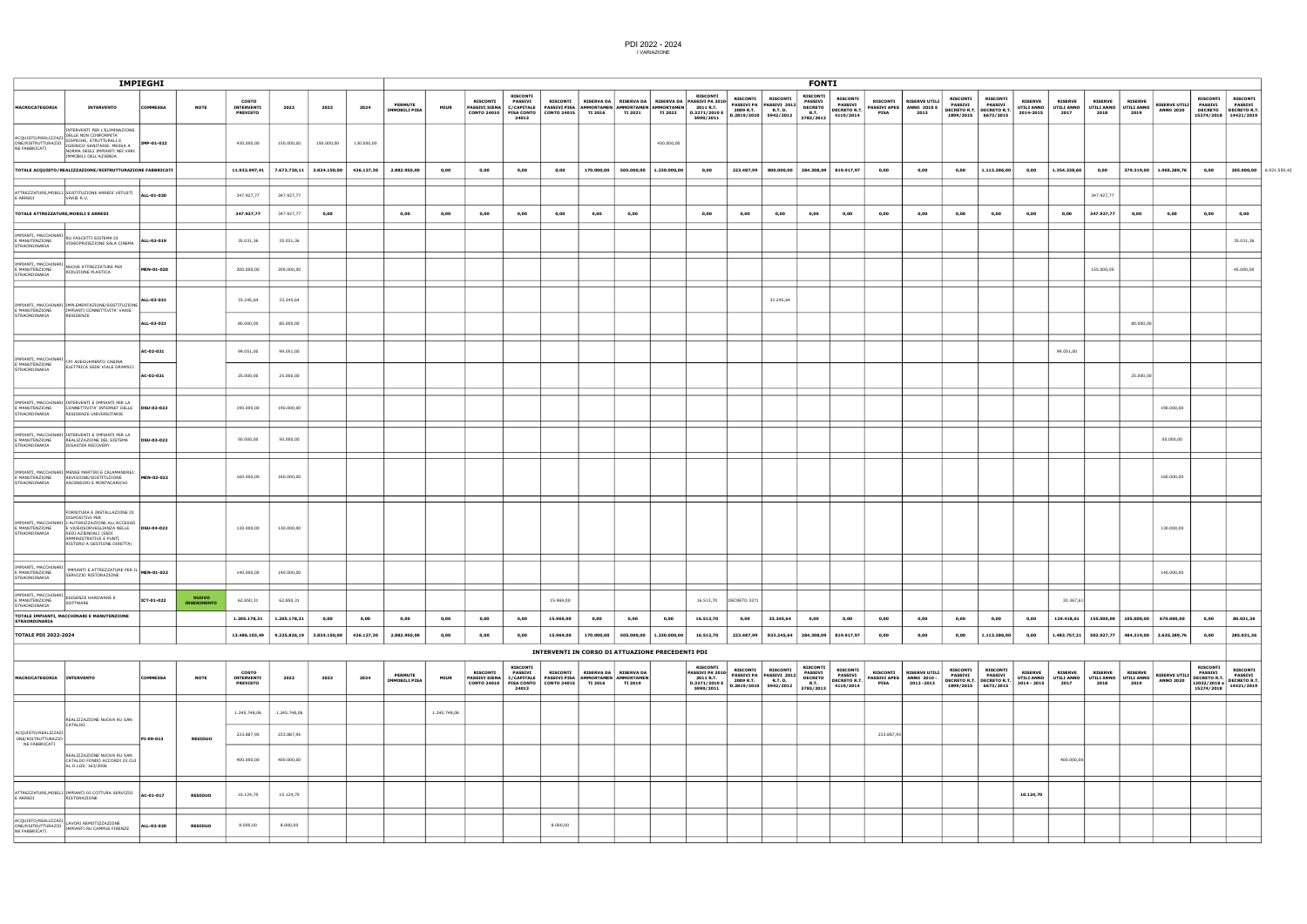|                                                                            |                                                                                                             | IMPIEGHI                       |                                    |                                               |            |      |      |                                        |             |                 |                                                                                                  |                                       |  |                                               |                        |                                                                                                                                                                                                                                  | <b>FONTI</b>    |  |            |                                   |                                                                                       |                             |                                                 |      |                                         |          |                                                     |                                                                                   |
|----------------------------------------------------------------------------|-------------------------------------------------------------------------------------------------------------|--------------------------------|------------------------------------|-----------------------------------------------|------------|------|------|----------------------------------------|-------------|-----------------|--------------------------------------------------------------------------------------------------|---------------------------------------|--|-----------------------------------------------|------------------------|----------------------------------------------------------------------------------------------------------------------------------------------------------------------------------------------------------------------------------|-----------------|--|------------|-----------------------------------|---------------------------------------------------------------------------------------|-----------------------------|-------------------------------------------------|------|-----------------------------------------|----------|-----------------------------------------------------|-----------------------------------------------------------------------------------|
| <b>MACROCATEGORIA</b>                                                      | <b>INTERVENTO</b>                                                                                           | COMMESSA                       | <b>NOTE</b>                        | <b>COSTO</b><br>INTERVENTI<br><b>PREVISTO</b> | 2022       | 2023 | 2024 | <b>PERMUTE</b><br><b>IMMOBILI PISA</b> | <b>MIUR</b> | <b>RISCONTI</b> | <b>RISCONTI</b><br><b>PASSIVI</b><br>PASSIVI SIENA C/CAPITALE<br>CONTO 24010 PISA CONTO<br>24013 | <b>RISCONTI</b><br><b>CONTO 24015</b> |  | PASSIVI PISA AMMORTAMEN AMMORTAMEN AMMORTAMEN | <b>RISCONTI</b>        | RISERVADA RISERVADA RISERVADA PASSIVIPAZION BISCONTI MISSIVIPA PASSIVI PASSIVI PASSIVIPAS INNO 2010 E NA ANGLE<br>ALIMANYANEN AMMORTAMEN ANNORTAMEN 2011 R.T. 2009 R.T. R.T.D. PETT DECRETOR.T. PISA 2013 - 2013 - 2013 - 2013 - | <b>RISCONTI</b> |  | 2013       | <b>RISCONTI</b><br><b>PASSIVI</b> | <b>RISCONTI</b><br><b>PASSIVI</b><br>DECRETO R.T. DECRETO R.T.<br>1899/2015 6673/2015 | <b>RISERVE</b><br>2014-2015 | <b>RISERVE</b><br>UTILI ANNO UTILI ANNO<br>2017 | 2018 | UTILI ANNO UTILI ANNO ANNO 2015<br>2019 |          | <b>RISCONTI</b><br><b>PASSIVI</b><br><b>DECRETO</b> | <b>RISCONTI</b><br><b>PASSIVI</b><br><b>DECRETO R.T.</b><br>15274/2018 14421/2019 |
| NE FABBRICATI                                                              | ACQUISTO/REALIZZAZI RESIDENZA NETTUNO:<br>ONE/RISTRUTTURAZIO SOSTITUZIONE CENTRALE<br>TERMICA               | ALL-03-019                     | ELIMINATO                          | 0,00                                          | 0,00       |      |      |                                        |             |                 |                                                                                                  |                                       |  |                                               |                        |                                                                                                                                                                                                                                  |                 |  |            |                                   |                                                                                       |                             |                                                 |      |                                         |          |                                                     | 0,00                                                                              |
|                                                                            |                                                                                                             |                                |                                    | 250.000,00                                    | 250.000,00 |      |      |                                        |             |                 |                                                                                                  |                                       |  |                                               |                        |                                                                                                                                                                                                                                  |                 |  |            |                                   |                                                                                       |                             |                                                 |      |                                         |          |                                                     | 250.000,00                                                                        |
| NE FABBRICATI                                                              | ACQUISTO/REALIZZAZI RESIDENZA SPERANDIE:<br>ONE/RISTRUTTURAZIO RIFACIMENTO FINESTRE E<br>PERSIANE           | ALL-04-019                     | <b>AUMENTATO</b><br><b>IMPORTO</b> | 70.000,00                                     | 70.000,00  |      |      |                                        |             |                 |                                                                                                  |                                       |  |                                               |                        |                                                                                                                                                                                                                                  |                 |  |            |                                   |                                                                                       |                             |                                                 |      |                                         |          |                                                     | 70.000,00                                                                         |
|                                                                            |                                                                                                             |                                |                                    | 6.459,56                                      | 6.459,56   |      |      |                                        |             |                 |                                                                                                  |                                       |  |                                               |                        |                                                                                                                                                                                                                                  |                 |  |            |                                   |                                                                                       |                             |                                                 |      |                                         | 6.459,56 |                                                     |                                                                                   |
| NE FABBRICATI                                                              | ACQUISTO/REALIZZAZI ADEGUAMENTO IMPIANTO PER<br>ONE/RISTRUTTURAZIO RILEVAZIONE INCENDI S.MINIATO ALL-08-019 |                                |                                    | 39.222,67                                     | 39.222,67  |      |      |                                        |             |                 |                                                                                                  |                                       |  |                                               |                        |                                                                                                                                                                                                                                  |                 |  |            |                                   |                                                                                       |                             | 39.222,67                                       |      |                                         |          |                                                     |                                                                                   |
| E MANUTENZIONE<br>STRAORDINARIA                                            | IMPIANTI, MACCHINARI SOSTITUZIONE CENTRALI<br>TERMICHE CDS CALAMANDREI                                      | CT-01-018                      | <b>RESIDUO</b>                     | 96.254,95                                     | 96.254,95  |      |      |                                        |             |                 |                                                                                                  | 96.254,95                             |  |                                               |                        |                                                                                                                                                                                                                                  |                 |  |            |                                   |                                                                                       |                             |                                                 |      |                                         |          |                                                     |                                                                                   |
| IMPIANTI, MACCHINARI<br>E MANUTENZIONE<br>STRAORDINARIA                    | SOSTITUZIONE CENTRALI<br>TERMICHE VIALE GRAMSCI                                                             | CT-02-018                      |                                    | 28.000,00                                     | 28.000,00  |      |      |                                        |             |                 |                                                                                                  | 28.000,00                             |  |                                               |                        |                                                                                                                                                                                                                                  |                 |  |            |                                   |                                                                                       |                             |                                                 |      |                                         |          |                                                     |                                                                                   |
| E MANUTENZIONE<br>STRAORDINARIA                                            | IMPIANTI, MACCHINARI SOSTITUZIONE CENTRALI<br>TERMICHE R.U. FASCETTI                                        | CT-03-018                      |                                    | 70.000,00                                     | 70.000,00  |      |      |                                        |             |                 |                                                                                                  | 70.000,00                             |  |                                               |                        |                                                                                                                                                                                                                                  |                 |  |            |                                   |                                                                                       |                             |                                                 |      |                                         |          |                                                     |                                                                                   |
| IMPIANTI, MACCHINARI<br>E MANUTENZIONE<br>STRAORDINARIA                    | SOSTITUZIONE CENTRALI<br>TERMICHE R.U. SAN MARCO                                                            | CT-06-018                      |                                    | 75.000,00                                     | 75.000,00  |      |      |                                        |             |                 |                                                                                                  | 75.000,00                             |  |                                               |                        |                                                                                                                                                                                                                                  |                 |  |            |                                   |                                                                                       |                             |                                                 |      |                                         |          |                                                     |                                                                                   |
| ACQUISTO/REALIZZAZI<br>NE FABBRICATI                                       | ONE/RISTRUTTURAZIO CPI RU CALAMANDREI                                                                       | DSU-01-015<br>SUB <sub>1</sub> | <b>RESIDUO</b>                     | 25.916,88                                     | 25.916,88  |      |      |                                        |             |                 |                                                                                                  |                                       |  |                                               |                        |                                                                                                                                                                                                                                  |                 |  |            |                                   |                                                                                       |                             | 25.916,88                                       |      |                                         |          |                                                     |                                                                                   |
| ACQUISTO/REALIZZAZI<br>ONE/RISTRUTTURAZIO CPI RU VARLUNGO<br>NE FABBRICATI |                                                                                                             | <b>DSU-01-015</b><br>SUB2      | <b>RESIDUO</b>                     | 50.501,23                                     | 50.501,23  |      |      |                                        |             |                 |                                                                                                  |                                       |  |                                               |                        |                                                                                                                                                                                                                                  |                 |  |            | 5.501,23                          |                                                                                       |                             | 45.000,00                                       |      |                                         |          |                                                     |                                                                                   |
| ACQUISTO/REALIZZAZ<br>NE FABBRICATI                                        | ONE/RISTRUTTURAZIO CPI RU VARLUNGO VARIANTE                                                                 | <b>DSU-01-015</b><br>SUB2      |                                    | 27.202,00                                     | 27.202,00  |      |      |                                        |             |                 |                                                                                                  | 8.549,40                              |  |                                               | 18.652,60 DECRETO 5990 |                                                                                                                                                                                                                                  |                 |  |            |                                   |                                                                                       |                             |                                                 |      |                                         |          |                                                     |                                                                                   |
| ACQUISTO/REALIZZAZI<br>NE FABBRICATI                                       | ACQUISTO/REALIZZAZI<br> ONE/RISTRUTTURAZIO CPI RU DON BOSCO INCENTIVO   SUB3<br> VE CABRICATE               |                                | <b>RESIDUO</b>                     | 10.081,01                                     | 10.081,01  |      |      |                                        |             |                 |                                                                                                  |                                       |  |                                               |                        |                                                                                                                                                                                                                                  |                 |  |            |                                   |                                                                                       |                             | 10.081,01                                       |      |                                         |          |                                                     |                                                                                   |
| ACQUISTO/REALIZZAZI<br>NE FABBRICATI                                       | ACQUISTO/REALIZZAZI<br>ONE/RISTRUTTURAZIO PROGETTAZIONI LAVORI CPI 2016 SUB4                                |                                | <b>RESIDUO</b>                     | 150.000,00                                    | 150.000,00 |      |      |                                        |             |                 |                                                                                                  |                                       |  |                                               |                        |                                                                                                                                                                                                                                  |                 |  | 150.000,00 |                                   |                                                                                       |                             |                                                 |      |                                         |          |                                                     |                                                                                   |
| ACQUISTO/REALIZZAZI<br>NE FABBRICATI                                       | ACQUISTO/REALIZZAZI<br>ONE/RISTRUTTURAZIO PROGETTAZIONI LAVORI CPI 2016 SUB4                                |                                |                                    | 31.563,94                                     | 31.563,94  |      |      |                                        |             |                 |                                                                                                  |                                       |  |                                               |                        |                                                                                                                                                                                                                                  |                 |  |            |                                   | 31.563,94                                                                             |                             |                                                 |      |                                         |          |                                                     |                                                                                   |
| ACQUISTO/REALIZZAZI                                                        | ONE/RISTRUTTURAZIO CPI RU SAN MINIATO I<br>NE FABBRICATI                                                    | DSU-01-015<br><b>SUB5</b>      |                                    | 80.000,00                                     | 80.000,00  |      |      |                                        |             |                 |                                                                                                  |                                       |  |                                               |                        |                                                                                                                                                                                                                                  |                 |  |            |                                   | 80.000,00                                                                             |                             |                                                 |      |                                         |          |                                                     |                                                                                   |
| ACQUISTO/REALIZZAZI<br>ONE/RISTRUTTURAZIO CPI RU CIPRESSINO                |                                                                                                             | <b>DSU-01-015</b><br>SUB8      | <b>RESIDUO</b>                     | 247.743,43                                    | 247.743,43 |      |      |                                        |             |                 |                                                                                                  |                                       |  |                                               |                        |                                                                                                                                                                                                                                  |                 |  |            |                                   | 212.399,33                                                                            |                             | 35.344,10                                       |      |                                         |          |                                                     |                                                                                   |
| ACQUISTO/REALIZZAZI<br>ONE/RISTRUTTURAZIO<br>NE FABBRICATI                 |                                                                                                             | DSU-01-015<br><b>SUB9</b>      | <b>RESIDUO</b>                     | 137.992,97                                    | 137.992,97 |      |      |                                        |             |                 |                                                                                                  |                                       |  |                                               |                        |                                                                                                                                                                                                                                  |                 |  |            |                                   | 106.672,97                                                                            |                             | 31.320,00                                       |      |                                         |          |                                                     |                                                                                   |
| ACQUISTO/REALIZZAZI<br>ONE/RISTRUTTURAZIO CPI RU FASCETTI<br>NE FABBRICATI |                                                                                                             | DSU-01-015<br><b>SUB10</b>     |                                    | 100.000,00                                    | 100.000,00 |      |      |                                        |             |                 |                                                                                                  |                                       |  |                                               |                        |                                                                                                                                                                                                                                  |                 |  |            |                                   | 100.000,00                                                                            |                             |                                                 |      |                                         |          |                                                     |                                                                                   |
| ACQUISTO/REALIZZAZI<br>ONE/RISTRUTTURAZIO CPI RU ATER<br>NE FABBRICATI     |                                                                                                             | DSU-01-015<br><b>SUB12</b>     |                                    | 195.000,00                                    | 195.000,00 |      |      |                                        |             |                 |                                                                                                  |                                       |  |                                               |                        |                                                                                                                                                                                                                                  |                 |  |            |                                   | 150.000,00                                                                            |                             | 45.000,00                                       |      |                                         |          |                                                     |                                                                                   |
| ACQUISTO/REALIZZAZI                                                        | ONE/RISTRUTTURAZIO CPI RU MARISCOGLIO                                                                       | DSU-01-015<br><b>SUB13</b>     |                                    | 748.000,00                                    | 748.000,00 |      |      |                                        |             |                 |                                                                                                  |                                       |  |                                               |                        |                                                                                                                                                                                                                                  |                 |  |            |                                   | 680.000,00                                                                            |                             | 68.000,00                                       |      |                                         |          |                                                     |                                                                                   |
| ACQUISTO/REALIZZAZI<br>NE FABBRICATI                                       | ONE/RISTRUTTURAZIO CPI RU FONTEBRANDA                                                                       | DSU-01-015<br><b>SUB14</b>     |                                    | 347.199,20                                    | 347.199,20 |      |      |                                        |             |                 |                                                                                                  |                                       |  |                                               |                        |                                                                                                                                                                                                                                  |                 |  |            |                                   | 315.232,20                                                                            |                             | 31.967,00                                       |      |                                         |          |                                                     |                                                                                   |
|                                                                            | ACQUISTO/REALIZZAZI<br>ONE/RISTRUTTURAZIO CPI RU FONTEBRANDA<br>NE FABBRICATI                               | DSU-01-015<br><b>SUB14</b>     |                                    | 280.000,00                                    | 280.000,00 |      |      |                                        |             |                 |                                                                                                  | 280.000,00                            |  |                                               |                        |                                                                                                                                                                                                                                  |                 |  |            |                                   |                                                                                       |                             |                                                 |      |                                         |          |                                                     |                                                                                   |
| E ARREDI                                                                   | ATTREZZATURE,MOBILI NUOVI ARREDI PER RESIDENZE                                                              | DSU-01-017                     | <b>RESIDUO</b>                     | 5.591,92                                      | 5.591,92   |      |      |                                        |             |                 |                                                                                                  |                                       |  |                                               |                        |                                                                                                                                                                                                                                  |                 |  |            |                                   |                                                                                       |                             | 5.591,92                                        |      |                                         |          |                                                     |                                                                                   |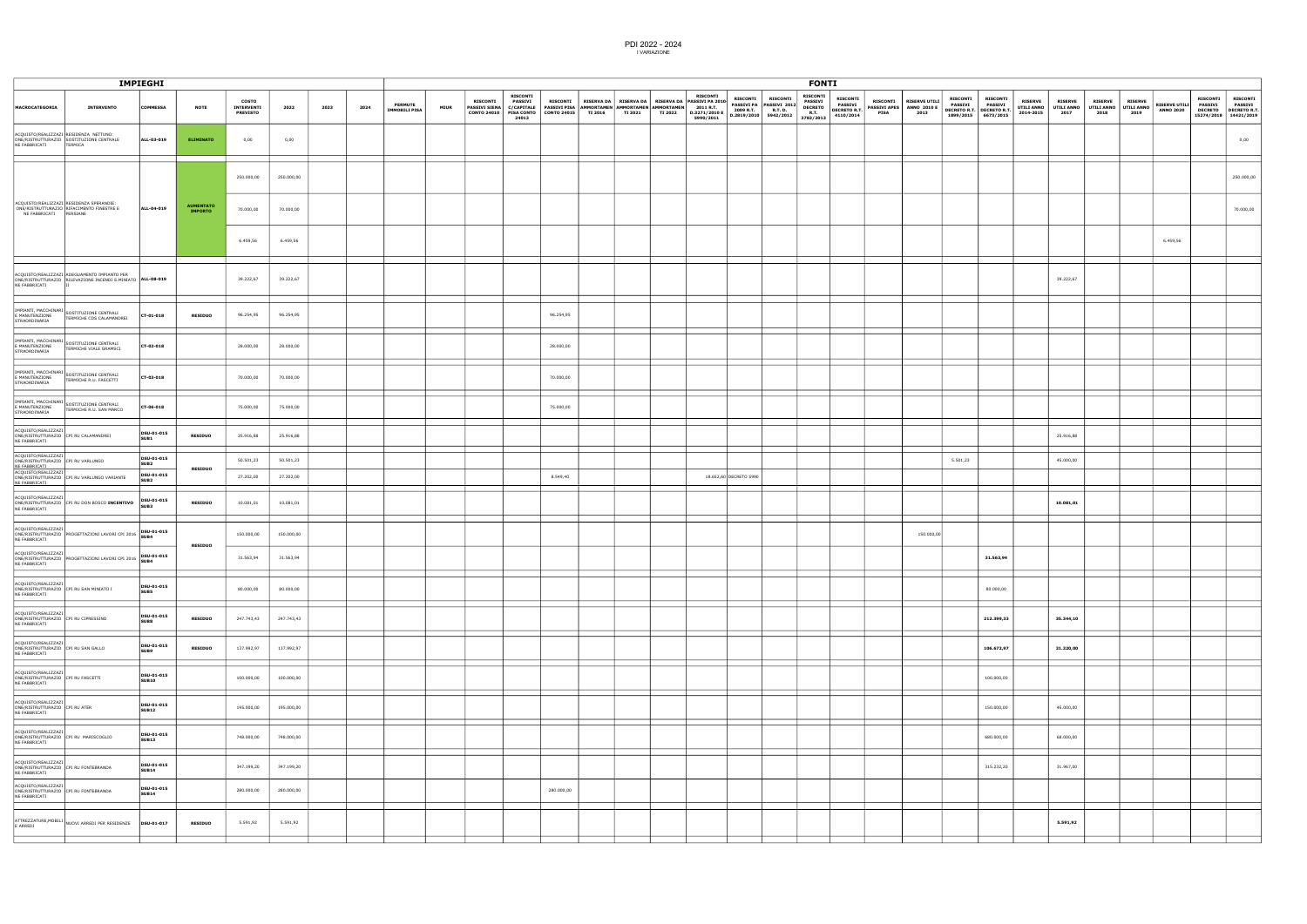|                                                                           |                                                                                                                                           | <b>IMPIEGHI</b> |                |                                               |              |      |      |                                        |             |                                                                                           |                                            |                                                                  |            |            |                                  |                                                  |                      |                                                                                                                                                                                                                       | <b>FONTI</b>    |                 |             |                                                                                                                                                                                                                                                                               |                                                |                                                |                             |                        |                        |                        |                       |                 |                                                                                    |
|---------------------------------------------------------------------------|-------------------------------------------------------------------------------------------------------------------------------------------|-----------------|----------------|-----------------------------------------------|--------------|------|------|----------------------------------------|-------------|-------------------------------------------------------------------------------------------|--------------------------------------------|------------------------------------------------------------------|------------|------------|----------------------------------|--------------------------------------------------|----------------------|-----------------------------------------------------------------------------------------------------------------------------------------------------------------------------------------------------------------------|-----------------|-----------------|-------------|-------------------------------------------------------------------------------------------------------------------------------------------------------------------------------------------------------------------------------------------------------------------------------|------------------------------------------------|------------------------------------------------|-----------------------------|------------------------|------------------------|------------------------|-----------------------|-----------------|------------------------------------------------------------------------------------|
| <b>MACROCATEGORIA</b>                                                     | <b>INTERVENTO</b>                                                                                                                         | <b>COMMESSA</b> | <b>NOTE</b>    | <b>COSTO</b><br>INTERVENTI<br><b>PREVISTO</b> | 2022         | 2023 | 2024 | <b>PERMUTE</b><br><b>IMMOBILI PISA</b> | <b>MIUR</b> | <b>RISCONTI</b><br>PASSIVI SIENA C/CAPITALE<br>CONTO 24010 PISA CONTO CONTO 24015 TI 2016 | <b>RISCONTI</b><br><b>PASSIVI</b><br>24013 | <b>RISCONTI</b><br>PASSIVI PISA AMMORTAMEN AMMORTAMEN AMMORTAMEN |            |            | RISERVA DA RISERVA DA RISERVA DA | <b>RISCONTI</b><br>TI 2021 TI 2022 D.3271/2010 E | <b>RISCONTI</b>      | <b>RISCONTI</b><br>$\begin{array}{ c c c c c c c c c c c } \hline & 2009 \text{ R.T.} & \text{R.T.} & \text{D} & \text{DECRETO R.T.} \\ \hline D.2819/2010 & 5942/2012 & 3783/2013 & 4110/2014 \\ \hline \end{array}$ | <b>RISCONTI</b> | <b>RISCONTI</b> | <b>PISA</b> | <b>RISCONTI RISERVE UTILI</b><br><b>PASSIVI ARE ANNO 2010 E PASSIVI PASSIVI PASSIVI PASSIVI ANNO ANNO ANNO ANNO A PASSIVI APROVEMENTA ARE ANNO A PASSIVI ARE ANNO A PASSIVI ANNO A PASSIVI ANNO A PASSIVI ANNO A PASSIVI ANNO A PASSIVI ANNO A PASSIVI ANNO A PAS</b><br>2013 | <b>RISCONTI</b><br><b>PASSIVI</b><br>1899/2015 | <b>RISCONTI</b><br><b>PASSIVI</b><br>6673/2015 | <b>RISERVE</b><br>2014-2015 | <b>RISERVE</b><br>2017 | <b>RISERVE</b><br>2018 | <b>RISERVE</b><br>2019 | RISERVE UTILI PASSIVI | <b>RISCONTI</b> | <b>RISCONTI</b><br><b>PASSIVI</b><br>DECRETO DECRETO R.T.<br>15274/2018 14421/2019 |
| E ARREDI                                                                  | ATTREZZATURE, MOBILI NUOVI ARREDI PER RESIDENZE                                                                                           | DSU-01-018      | <b>RESIDUO</b> | 345.650,12                                    | 345.650,12   |      |      |                                        |             |                                                                                           |                                            |                                                                  |            |            |                                  |                                                  |                      |                                                                                                                                                                                                                       |                 |                 |             |                                                                                                                                                                                                                                                                               |                                                |                                                |                             | 345.650,12             |                        |                        |                       |                 |                                                                                    |
| E MANUTENZIONE<br>STRAORDINARIA                                           | IMPIANTI, MACCHINARI   DISPOSITIVI PER PROTOCOLLO<br>INFORMATICO (STAMPANTI<br>ETICHETTE, SCANNER)                                        | DSU-01-020      | <b>RESIDUO</b> | 9.259,80                                      | 9.259,80     |      |      |                                        |             |                                                                                           |                                            | 9.259,80                                                         |            |            |                                  |                                                  |                      |                                                                                                                                                                                                                       |                 |                 |             |                                                                                                                                                                                                                                                                               |                                                |                                                |                             |                        |                        |                        |                       |                 |                                                                                    |
| STRAORDINARIA                                                             | IMPIANTI, MACCHINARI INFORMATIZZAZIONE MAGAZZINO   DSU-01-022<br><b>MENSA</b>                                                             |                 | <b>RESIDUO</b> | 8.300,88                                      | 8.300,88     |      |      |                                        |             |                                                                                           |                                            | 8.300,88                                                         |            |            |                                  |                                                  |                      |                                                                                                                                                                                                                       |                 |                 |             |                                                                                                                                                                                                                                                                               |                                                |                                                |                             |                        |                        |                        |                       |                 |                                                                                    |
| IMPIANTI, MACCHINARI<br>E MANUTENZIONE<br>STRAORDINARIA                   | IMPIANTI CONTROLLO ACCESSI<br>PER R.U. E SEDI                                                                                             | DSU-02-021      | <b>RESIDUO</b> | 13.615,53                                     | 13.615,53    |      |      |                                        |             |                                                                                           |                                            |                                                                  |            |            |                                  |                                                  |                      |                                                                                                                                                                                                                       |                 |                 |             |                                                                                                                                                                                                                                                                               |                                                |                                                |                             |                        |                        | 13.615,53              |                       |                 |                                                                                    |
| ACQUISTO/REALIZZAZI<br>NE FABBRICATI                                      | ACQUISTO/REALIZZAZI<br>ONE/RISTRUTTURAZIO PROGETTAZIONI<br>NE FABBRICATI                                                                  | DSU-03-015      | <b>RESIDUO</b> | 15.456,89                                     | 15.456,89    |      |      |                                        |             |                                                                                           |                                            |                                                                  |            |            |                                  |                                                  |                      |                                                                                                                                                                                                                       |                 |                 |             |                                                                                                                                                                                                                                                                               |                                                |                                                |                             | 15.456,89              |                        |                        |                       |                 |                                                                                    |
| E ARREDI                                                                  | ATTREZZATURE, MOBILI ATTREZZATURE DA CUCINA<br>SERVIZIO RISTORAZIONE                                                                      | DSU-03-016      | <b>RESIDUO</b> | 4.417,04                                      | 4.417,04     |      |      |                                        |             |                                                                                           |                                            |                                                                  |            |            |                                  |                                                  |                      | 4.417,04                                                                                                                                                                                                              |                 |                 |             |                                                                                                                                                                                                                                                                               |                                                |                                                |                             |                        |                        |                        |                       |                 |                                                                                    |
| ONE/RISTRUTTURAZIO LAVORI IN FASE DI<br>NE FABBRICATI                     | ACQUISTO/REALIZZAZI INTERVENTI INTEGRATIVI SU<br>COMPLETAMENTO                                                                            | DSU-03-021      | <b>RESIDUO</b> | 18.781,36                                     | 18.781,36    |      |      |                                        |             |                                                                                           |                                            |                                                                  |            |            |                                  |                                                  |                      |                                                                                                                                                                                                                       |                 |                 |             |                                                                                                                                                                                                                                                                               |                                                |                                                |                             |                        |                        | 18.781,36              |                       |                 |                                                                                    |
| ACQUISTO/REALIZZAZI<br>NE FABBRICATI                                      | ONE/RISTRUTTURAZIO INCENTIVI FUNZIONI TECNICHE                                                                                            | DSU-04-017      |                | 42.060,84                                     | 42.060,84    |      |      |                                        |             |                                                                                           | 42.060,84                                  |                                                                  |            |            |                                  |                                                  |                      |                                                                                                                                                                                                                       |                 |                 |             |                                                                                                                                                                                                                                                                               |                                                |                                                |                             |                        |                        |                        |                       |                 |                                                                                    |
| IMPIANTI, MACCHINARI<br>E MANUTENZIONE<br>STRAORDINARIA                   | ACQUISTO/EVOLUZIONE<br>SOFTWARE                                                                                                           | DSU-10-021      | <b>RESIDUO</b> | 37.167,79                                     | 37.167,79    |      |      |                                        |             | 37.167,79                                                                                 |                                            |                                                                  |            |            |                                  |                                                  |                      |                                                                                                                                                                                                                       |                 |                 |             |                                                                                                                                                                                                                                                                               |                                                |                                                |                             |                        |                        |                        |                       |                 |                                                                                    |
| IMPIANTI, MACCHINARI<br>E MANUTENZIONE<br>STRAORDINARIA                   | IMPREVISTI ESIGENZE<br>INFORMATICHE                                                                                                       | DSU-11-021      | <b>RESIDUO</b> | 10.789,59                                     | 10.789,59    |      |      |                                        |             | 10.789,59                                                                                 |                                            |                                                                  |            |            |                                  |                                                  |                      |                                                                                                                                                                                                                       |                 |                 |             |                                                                                                                                                                                                                                                                               |                                                |                                                |                             |                        |                        |                        |                       |                 |                                                                                    |
| E ARREDI                                                                  | ATTREZZATURE, MOBILI SOSTITUZIONE SCOOTER VARI<br>SERVIZI DELL'AZIENDA                                                                    | DSU-12-021      |                | 16.330,26                                     | 16.330,26    |      |      |                                        |             |                                                                                           |                                            |                                                                  |            |            |                                  |                                                  |                      |                                                                                                                                                                                                                       |                 |                 |             |                                                                                                                                                                                                                                                                               |                                                |                                                |                             | 16.330,26              |                        |                        |                       |                 |                                                                                    |
| E ARREDI                                                                  | ATTREZZATURE, MOBILI ARREDI E TORNELLI PROJECT<br><b>VIALE MORGAGNI</b>                                                                   | FI-01-018       | <b>RESIDUO</b> | 73.783,04                                     | 73.783,04    |      |      |                                        |             |                                                                                           |                                            |                                                                  |            |            |                                  |                                                  |                      |                                                                                                                                                                                                                       |                 |                 |             |                                                                                                                                                                                                                                                                               |                                                |                                                |                             | 73.783,04              |                        |                        |                       |                 |                                                                                    |
|                                                                           | ACQUISTO/REALIZZAZI<br> ONE/RISTRUTTURAZIO   MANUTENZIONE STRAORDINARIA E<br> --- CARRICATI<br> --- CARRICATI                             |                 |                | 319.000,00                                    | 319.000,00   |      |      |                                        |             |                                                                                           |                                            |                                                                  | 290.000,00 |            |                                  |                                                  |                      |                                                                                                                                                                                                                       |                 |                 |             |                                                                                                                                                                                                                                                                               |                                                |                                                |                             | 29.000,00              |                        |                        |                       |                 |                                                                                    |
|                                                                           | ACQUISTO/REALIZZAZI RIFACIMENTO/CONSOLIDAMENTO<br>ONE/RISTRUTTURAZIO FACCIATE INTERNE RESIDENZA FI-01-022                                 |                 |                | 360.000,00                                    | 360.000,00   |      |      |                                        |             |                                                                                           |                                            |                                                                  |            |            |                                  |                                                  |                      |                                                                                                                                                                                                                       |                 |                 |             |                                                                                                                                                                                                                                                                               |                                                |                                                |                             |                        |                        |                        | 360.000,00            |                 |                                                                                    |
| NE FABBRICATI                                                             | Caponnetto" FIRENZE                                                                                                                       |                 |                | 334.000,00                                    | 334.000,00   |      |      |                                        |             |                                                                                           |                                            |                                                                  |            | 334.000,00 |                                  |                                                  |                      |                                                                                                                                                                                                                       |                 |                 |             |                                                                                                                                                                                                                                                                               |                                                |                                                |                             |                        |                        |                        |                       |                 |                                                                                    |
| NE FABBRICATI                                                             | ACQUISTO/REALIZZAZI NUOVO CAMMINAMENTO ESTERNO<br>ONE/RISTRUTTURAZIO RU MEZZETTA E PADIGLIONE 38 FI-02-016<br>SPESE AGGIUNTIVE            |                 |                | 40.000,00                                     | 40.000,00    |      |      |                                        |             |                                                                                           |                                            |                                                                  |            |            |                                  |                                                  |                      | 40.000,00                                                                                                                                                                                                             |                 |                 |             |                                                                                                                                                                                                                                                                               |                                                |                                                |                             |                        |                        |                        |                       |                 |                                                                                    |
| ACQUISTO/REALIZZAZI<br>ONE/RISTRUTTURAZIO<br>NE FABBRICATI                | CONSOLIDAMENTO FACCIATA RU FI-02-017<br>SALVEMINI-INCENTIVI                                                                               |                 | <b>RESIDUO</b> | 3.197,51                                      | 3.197,51     |      |      |                                        |             |                                                                                           |                                            |                                                                  |            |            |                                  |                                                  |                      |                                                                                                                                                                                                                       |                 |                 |             |                                                                                                                                                                                                                                                                               |                                                |                                                |                             | 3.197,51               |                        |                        |                       |                 |                                                                                    |
| IMPIANTI, MACCHINARI INCARICO VERIFICA<br>E MANUTENZIONE<br>STRAORDINARIA | VULNERABILITA' SISMICA RU<br>GRAMSCI                                                                                                      | FI-02-018       |                | 22.860,00                                     | 22.860,00    |      |      |                                        |             |                                                                                           |                                            |                                                                  |            |            |                                  |                                                  |                      | 22.860,00                                                                                                                                                                                                             |                 |                 |             |                                                                                                                                                                                                                                                                               |                                                |                                                |                             |                        |                        |                        |                       |                 |                                                                                    |
| IMPIANTI, MACCHINARI INCARICO VERIFICA<br>E MANUTENZIONE<br>STRAORDINARIA | VULNERABILITA' SISMICA RU FI-03-018<br>VARLUNGO                                                                                           |                 |                | 28.200,00                                     | 28.200,00    |      |      |                                        |             |                                                                                           |                                            |                                                                  |            |            |                                  | 28.200,00                                        | DECRETO<br>3271/2010 |                                                                                                                                                                                                                       |                 |                 |             |                                                                                                                                                                                                                                                                               |                                                |                                                |                             |                        |                        |                        |                       |                 |                                                                                    |
| ACQUISTO/REALIZZAZI PROGETTAZIONE E<br>NE FABBRICATI                      | ONE/RISTRUTTURAZIO RISTRUTTURAZIONE COMPLESSO<br>S.APOLLONIA                                                                              | $-$ FI-04-018   |                | 1.100.000,00                                  | 1.100.000,00 |      |      |                                        |             |                                                                                           |                                            |                                                                  |            |            |                                  |                                                  |                      |                                                                                                                                                                                                                       |                 |                 |             |                                                                                                                                                                                                                                                                               |                                                |                                                |                             | 300.000,00             |                        |                        |                       | 800.000,00      |                                                                                    |
| ACQUISTO/REALIZZAZI PROGETTAZIONE E<br>NE FABBRICATI                      | ONE/RISTRUTTURAZIO RISTRUTTURAZIONE COMPLESSO<br>S.APOLLONIA                                                                              |                 | <b>RESIDUO</b> | 180.115,37                                    | 180.115,37   |      |      |                                        |             |                                                                                           |                                            |                                                                  |            |            |                                  |                                                  |                      |                                                                                                                                                                                                                       |                 |                 |             |                                                                                                                                                                                                                                                                               |                                                |                                                |                             | 180.115,37             |                        |                        |                       |                 |                                                                                    |
| IMPIANTI, MACCHINARI INCARICO VERIFICA<br>E MANUTENZIONE<br>STRAORDINARIA | VULNERABILITA' SISMICA RU<br>SALVEMINI                                                                                                    | FI-05-018       |                | 38.000,00                                     | 38.000,00    |      |      |                                        |             |                                                                                           |                                            |                                                                  |            |            |                                  |                                                  |                      | 38.000,00                                                                                                                                                                                                             |                 |                 |             |                                                                                                                                                                                                                                                                               |                                                |                                                |                             |                        |                        |                        |                       |                 |                                                                                    |
| ACQUISTO/REALIZZAZI IMPIANTI DI                                           | MENSA MARTIRI: REALIZZAZIONE<br>ONE/RISTRUTTURAZIO AREAZIONE/CLIMATIZZAZIONE<br>NE FABBRICATI LOCALI NUOVO SPOGLIATOIO<br>UOMINI E CUCINA | MEN-02-019      | <b>RESIDUO</b> | 117.031,74                                    | 117.031,74   |      |      |                                        |             |                                                                                           |                                            |                                                                  |            |            |                                  |                                                  |                      |                                                                                                                                                                                                                       |                 |                 |             |                                                                                                                                                                                                                                                                               |                                                |                                                |                             |                        |                        |                        |                       |                 | 117.031,74                                                                         |
| ACQUISTO/REALIZZAZI IMPIANTI DI<br>NE FABBRICATI                          | MENSA MARTIRI: REALIZZAZIONE<br>ONE/RISTRUTTURAZIO AREAZIONE/CLIMATIZZAZIONE<br>LOCALI NUOVO SPOGLIATOIO<br>UOMINI E CUCINA               |                 |                | 160.000,00                                    | 160.000,00   |      |      |                                        |             |                                                                                           |                                            |                                                                  |            |            |                                  |                                                  |                      |                                                                                                                                                                                                                       |                 |                 |             |                                                                                                                                                                                                                                                                               |                                                |                                                |                             |                        |                        |                        |                       |                 | 160.000,00                                                                         |